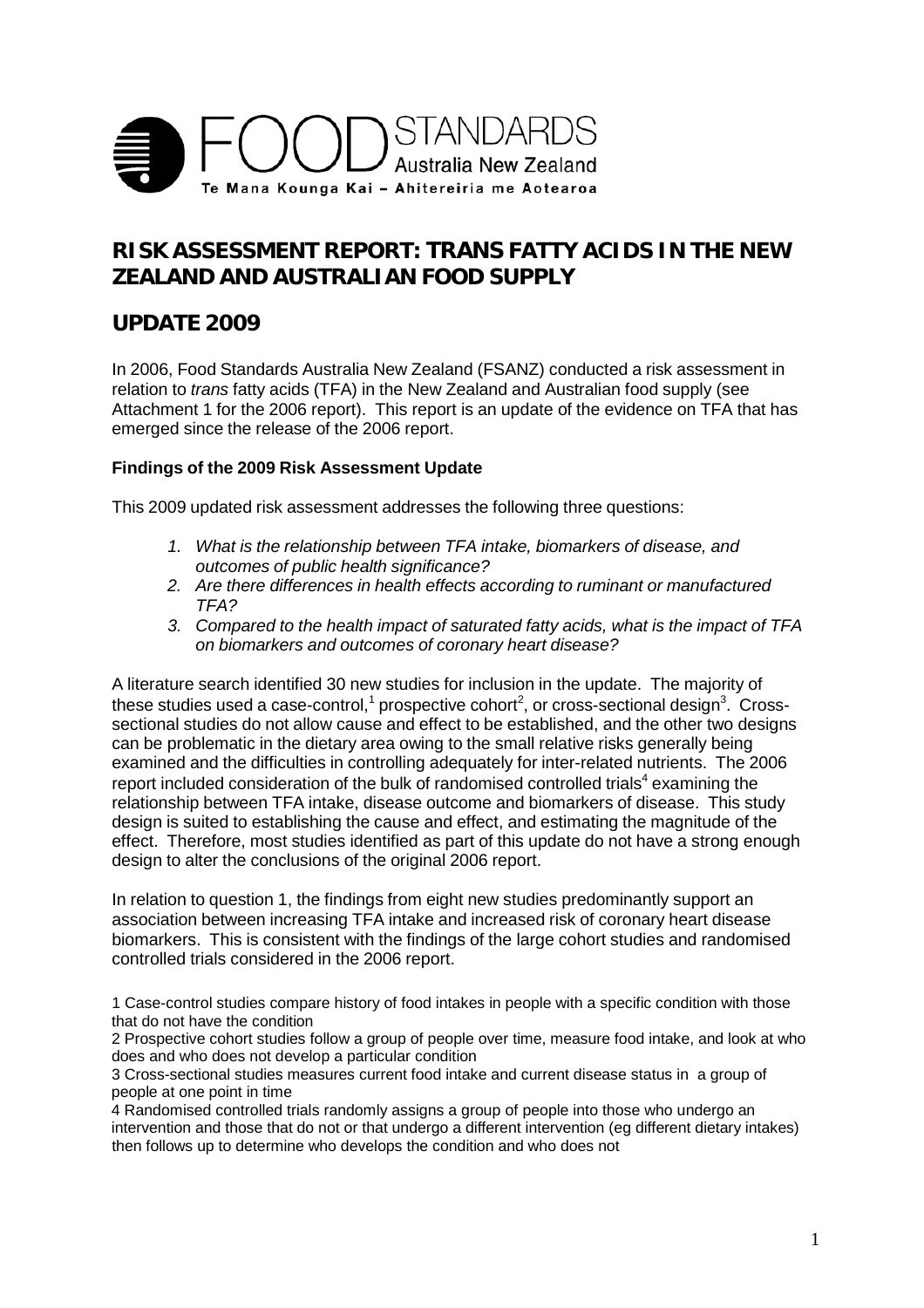The research examining the postulated association between TFA intake and cancer risk included two studies on colorectal cancer, two on prostate cancer, and one on breast cancer. These were predominantly nested case-control studies. The findings in this area are still too limited to draw any inferences beyond noting that further investigation is warranted.

Two new studies indicated that maternal TFA intake is reflected in the TFA content of breast milk, which is consistent with previous findings.

One recent small cohort study investigated the association between TFA intake and gestational diabetes, gestational hypertension, and preeclampsia. Another very small cohort study investigated the association of TFA intake and birth outcome. These two studies represent very limited new data. Further research is required before any conclusions about an association between TFA and maternal health or pregnancy outcomes can be made.

In relation to the second question, three new studies comparing the effects of manufactured and ruminant TFA serve to highlight the ongoing uncertainty in this area. The findings of two randomised controlled trials were inconsistent with one another, and the one prospective cohort study had important limitations. Further randomised controlled trials with appropriate comparisons and sufficiently large sample sizes are needed before any firm conclusions can be reached.

No new data has come forth in relation to the third question in terms of the relative size of the effect of saturated fatty acids (SFA) and TFA on blood lipids. However, two studies have assessed the relative effects of different options for replacing fatty acid mixes rich in TFA with SFA rich alternatives. These studies were considered relevant in the broader context of the desire to replace TFA in food manufacture with viable alternatives. The results suggest care is warranted when encouraging substitutions for TFA, as these may not necessarily have more favourable effects on coronary heart disease (CHD) risk factors than what they are replacing. It is a good reminder that all fatty acids, whether the favourable *cis*monounsaturates or *cis*-polyunsaturates or the adverse SFA and TFA, need to be considered when trying to predict the effect of a food or ingredient on blood lipids. This is especially important given that the contribution of different fatty acids to CHD risk factors is constantly being updated; e.g. predictive equations that describe the effects of different fatty acids on blood lipids have recently been extended to ApoA1, ApoB and Lipoprotein(a) lipid fractions.

## **2009 Conclusions**

In relation to intake of TFA and risk of disease, the most consistent and robust evidence is for its adverse effect on blood lipids. TFA appear to raise LDL- and lower HDL-cholesterol concentrations; a change associated with an increased risk of cardiovascular disease. Several cohort studies also show a direct association with TFA intake and risk of cardiovascular disease. The evidence examining the link between TFA intake and some forms of cancer, type 2 diabetes, age-related macular degeneration, early development problems, and pregnancy outcome is sparse. Studies of an appropriate design to determine if there is a causal relationship, and the size of the effect, are limited or have simply not been done for these conditions.

A difference in the effects of TFA produced by ruminants such as cows and that produced by partial hydrogenation of vegetable oil has been suggested. There are some differences in the fatty acid isomers that comprise ruminant TFA and those that comprise manufactured TFA, but there are also considerable overlaps. Further, the specific proportions of different TFA isomers varies with feed in the case of ruminant TFA, and with the choice of oil and